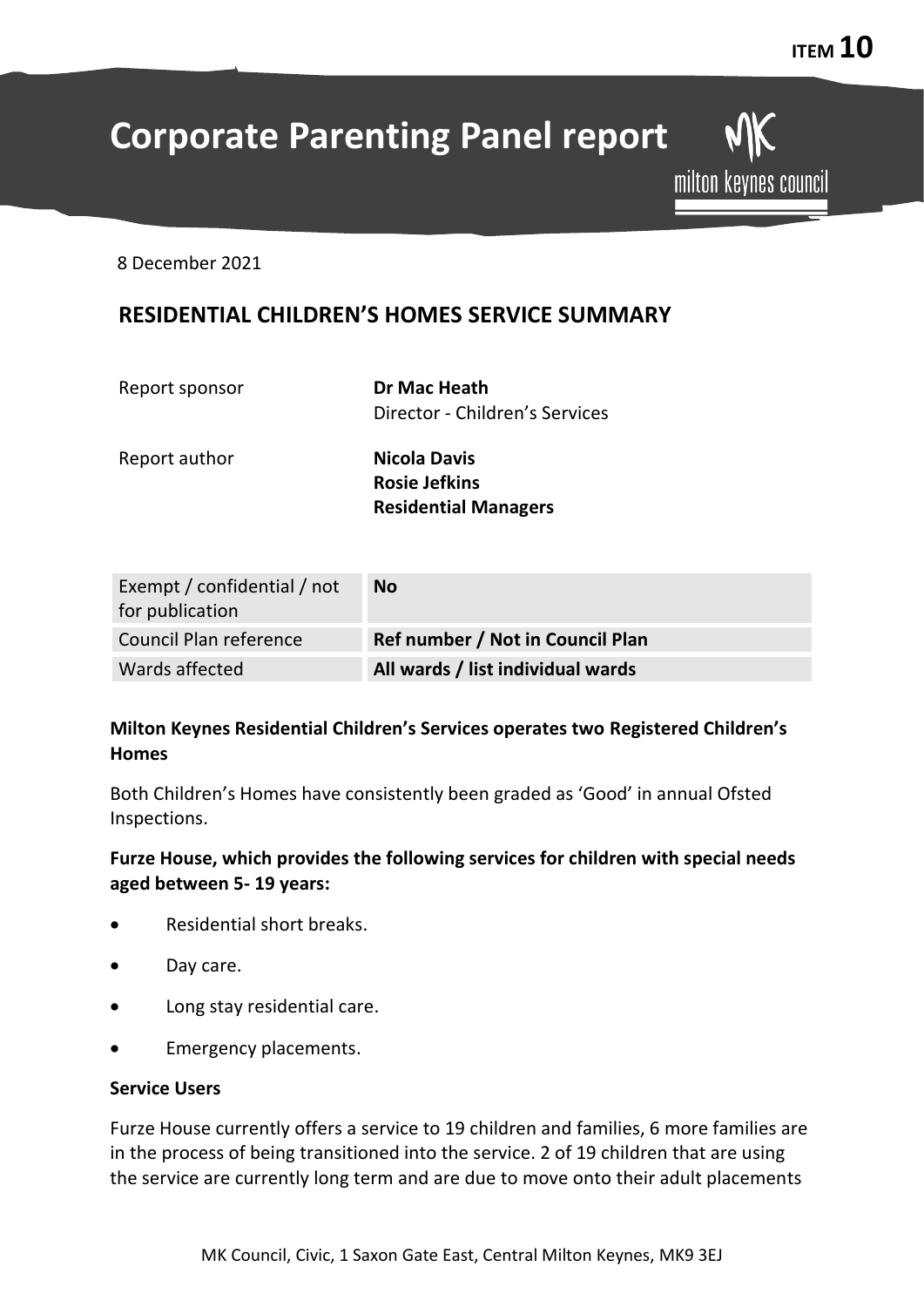in December. We will also have another young person in December move on therefore in January 2022 we will be able to offer services to a further 10 families which will total 32 children. However, there will remain a further 14 families who are currently receiving support from elsewhere but are identified as to be appropriate for support from Furze House. During the pandemic we did have two children that were placed with Furze House on a long-term basis who have since moved placements. Due to the impact of the pandemic, we were unable to support the same number of families as usual and therefore needed to consider our admissions approach. This resulted in a higher number of families having to be placed on a waiting list.

Since January 2021 we have supported four emergency placements, three of which resulted in long term stay for the young person whilst a more suitable placement was sourced.

#### **Westminster House**

• Long stay residential care for children and young people with special needs aged 10-19 years.

#### **Service Users**

There are currently five young people living at Westminster House

#### **Key focus for Milton Keynes Council Residential Children's Homes:**

- Keep Milton Keynes children with special needs living at home with their families.
- Work closely with families and key partners to ensure a consistent approach for the child/young person.
- Work with children and young people on targets to enable skill development and personal growth.
- Provide a safe, secure and homely environment which can be adapted to meet individual needs.
- Provide an experienced, skilled, friendly, child focused staff team.
- Build positive relationships with children and young people using the service.
- Provide three social events each year for children and their families.

#### **Finances**

The total budget of the children's homes is £1,949,038 (this includes central recharges and depreciation costs). The budget is joint between the two homes.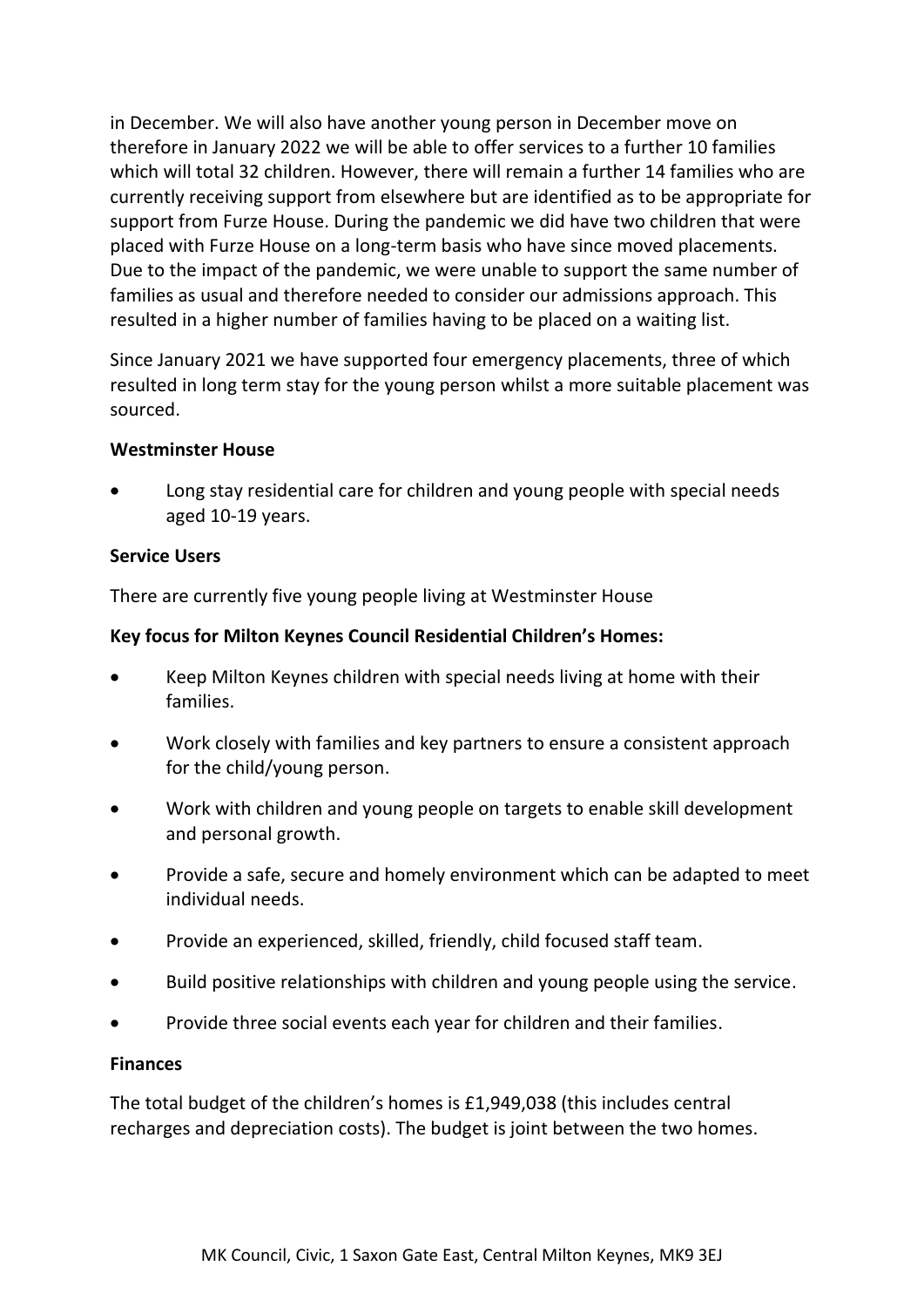At present there has not been the focus on income opportunities at the Homes as we have prioritised them as a local resource for MKC children/young people and to help mitigate the costs on external placements/resources.

## **Staff Structure**

There is an expectation that all the staff have the skills necessary to work in either of the Children's Homes to meet the service need. Some training has been curtailed due to the impact of Covid-19 but is under constant review as the situation changes.

## **Responsible Individual**

This role has specific responsibilities identified within the Children's Homes Regulations 2015 and is undertaken by a manager with relevant experience in Children's Homes. It has a developmental and quality assurance role overseeing the work of the manager; the same person can fulfil this role for both homes.

## **Registered Manager - 2fte**

The same regulations require each home to have a Registered Manager. Ofsted assess the skills and experience of the manager to ensure the right skill mix for registration. The Registered Manager has clear responsibilities for ensuring the Children's Home operates within Children's Homes Regulations 2015 and Quality Standards. The Registered Manager takes part in the duty and on call system for both homes.

## **Deputy Manager - 2fte**

Each home has a Deputy Manager who supports the work of the manager and plays a part in the duty and on call system for both homes.

## **Shift Leader - 15 staff: 11.86fte**

The shift leader is required to hold the Level 3 Diploma in Working with Children and Young People and to have a minimum of one years' experience working in a Children's Home. The shift leader takes responsibility for leading each shift direct work with the children. They will be the most senior person on duty when a manager is not around.

Seven of the shift leaders work at Furze house and eight at Westminster House.

## **Residential Worker - 11 staff: 7.67fte**

The residential worker undertakes direct work with the children. Those working in this role are required to complete the Level 3 Diploma in Working with Children and Young People within 2 years of commencing employment.

Six of the residential workers work at Furze House and five at Westminster House.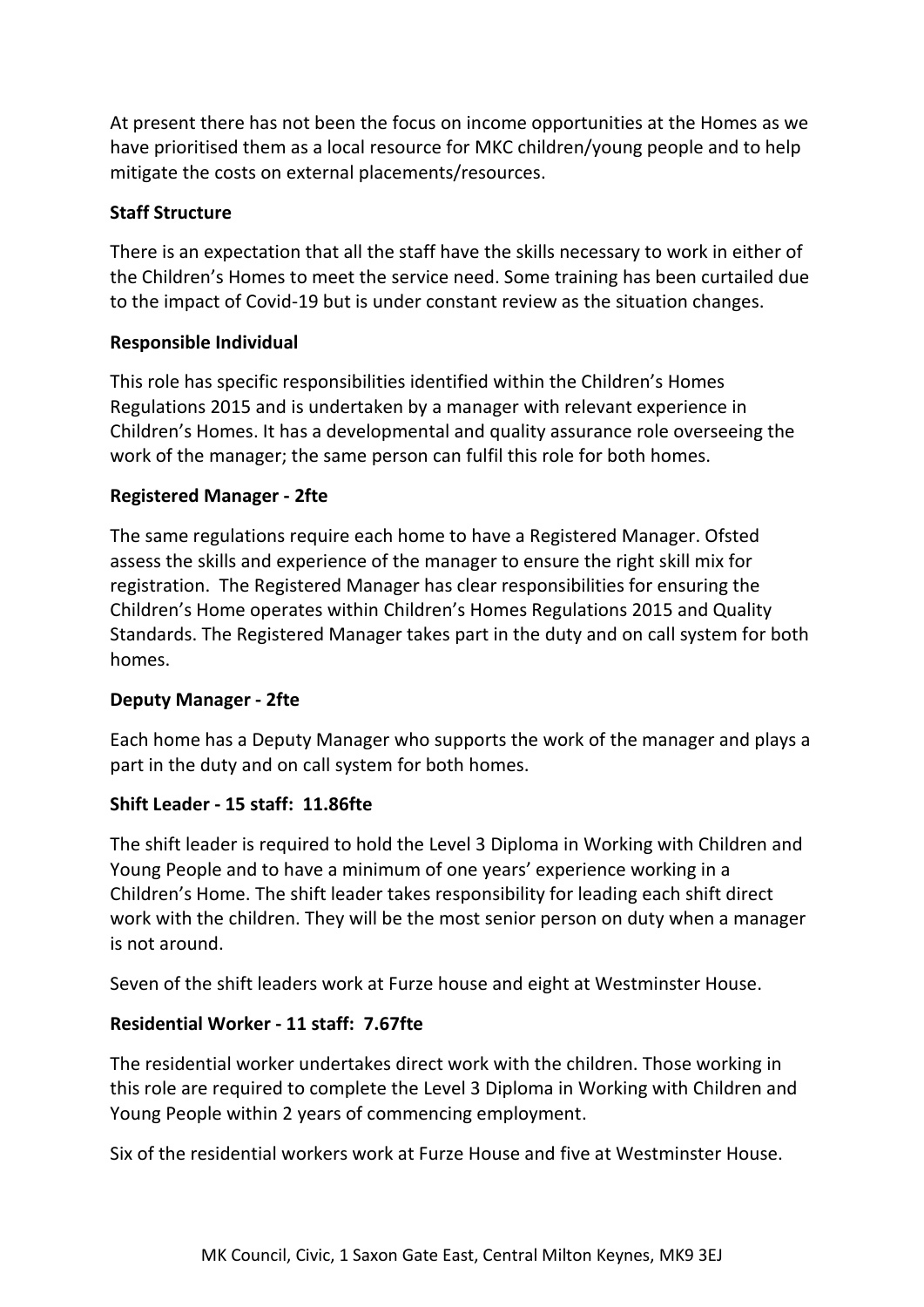## **Residential Support Worker - 5 Relief staff**

This is the role undertaken by relief workers and can be used as a developmental role to enable inexperienced workers to gain skills. The residential support workers work across both Children's Homes.

### **Key Performance Indicators**

- Children have individual plans and risk assessments.
- Children are supported to develop their independence according to their individual need.
- Children are supported to take calculated risks to aid the development of independence.
- Children attend school or other educational provision.
- Children know how to complain, their complaints are taken seriously and responded to clearly.
- Children are actively supported to take part in day to day and more complex decisions about their lives.
- There is evidence of sustained benefit to the lives of children using the service.

We also have several mechanisms in place to receive feedback on our approach and service and liaise with many of our partners to help with this. These partners include:

- Parents.
- Social workers.
- Education joint working with the school's children attend.
- Health colleagues as relevant to individual children needs.

We also have in place:

#### **Weekly Meetings**

- Residential Managers Meeting.
- Team meeting in each children's home term time only.

#### **Monthly Meetings**

- Corporate Parenting Managers meeting.
- Meeting with Children with Disability Team Manager.